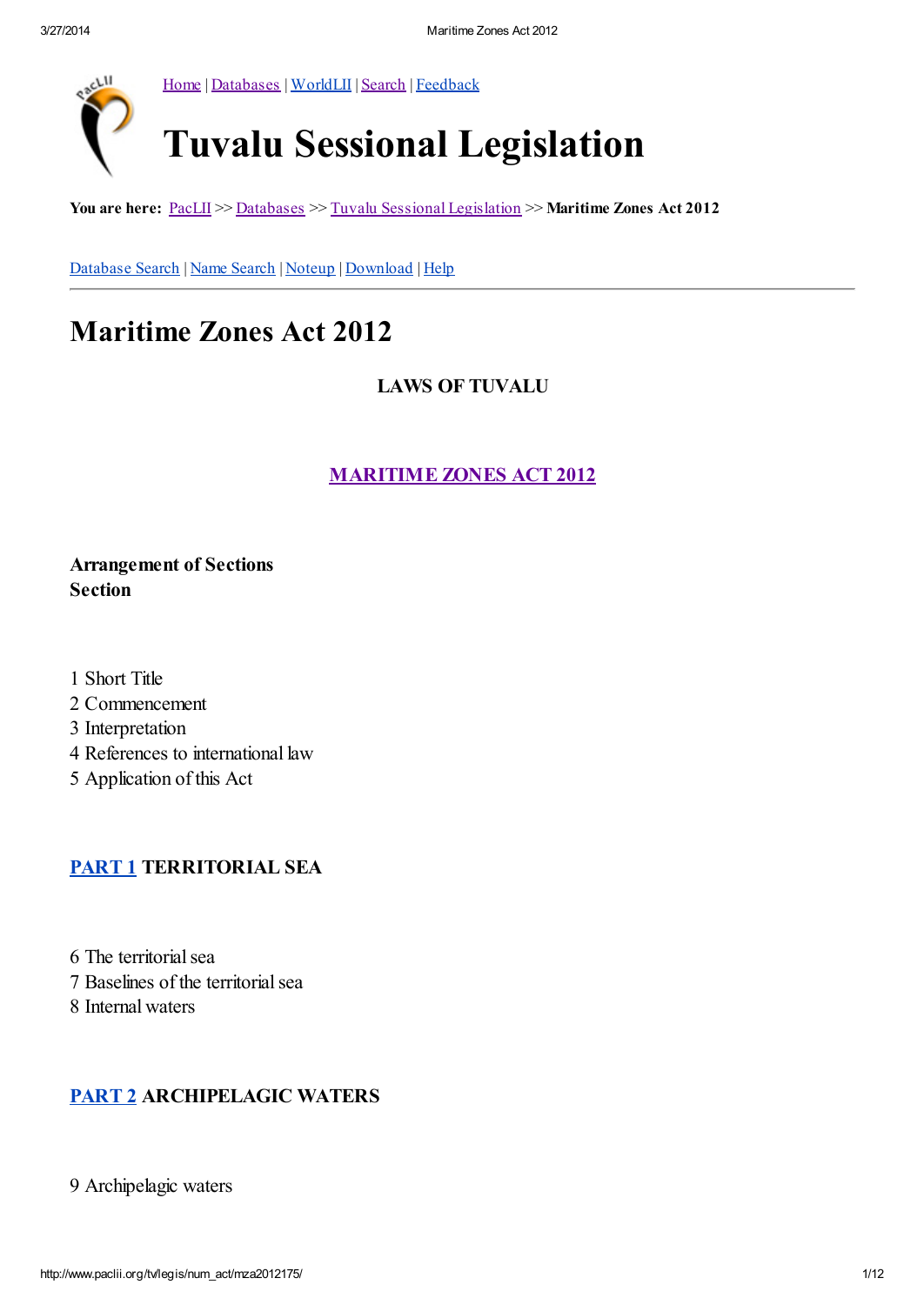10 Contiguous zone

# [PART](http://www.paclii.org/tv/legis/num_act/mza2012175/index.html#p4) 4 EXCLUSIVE ECONOMIC ZONE

11 Exclusive economic zone

# [PART](http://www.paclii.org/tv/legis/num_act/mza2012175/index.html#p5) 5 CONTINENTAL SHELF

12 Continental shelf

# [PART](http://www.paclii.org/tv/legis/num_act/mza2012175/index.html#p6) 6 RIGHTS IN THE MARITIME ZONES

- 13 Legal character of maritime zones
- 14 Rights in the contiguous zone
- 15 Rights in the exclusive economic zone and continental shelf
- 16 Rights of other States in maritime zones

# [PART](http://www.paclii.org/tv/legis/num_act/mza2012175/index.html#p7) 7 DECLARATIONS, REPEAL OF MARINE ZONES (DECLARATION) ACT AND REGULATIONS

- 17 Declarations and official charts
- 18 Evidentiary provisions
- 19 Repeal of Marine Zones (Declaration) Act
- 20 Consequential amendments
- 21 Regulations

#### MARITIME ZONES ACT 2012

#### AN ACT TO PROVIDE FOR THE INTERNAL WATERS, THE ARCHIPELAGIC WATERS,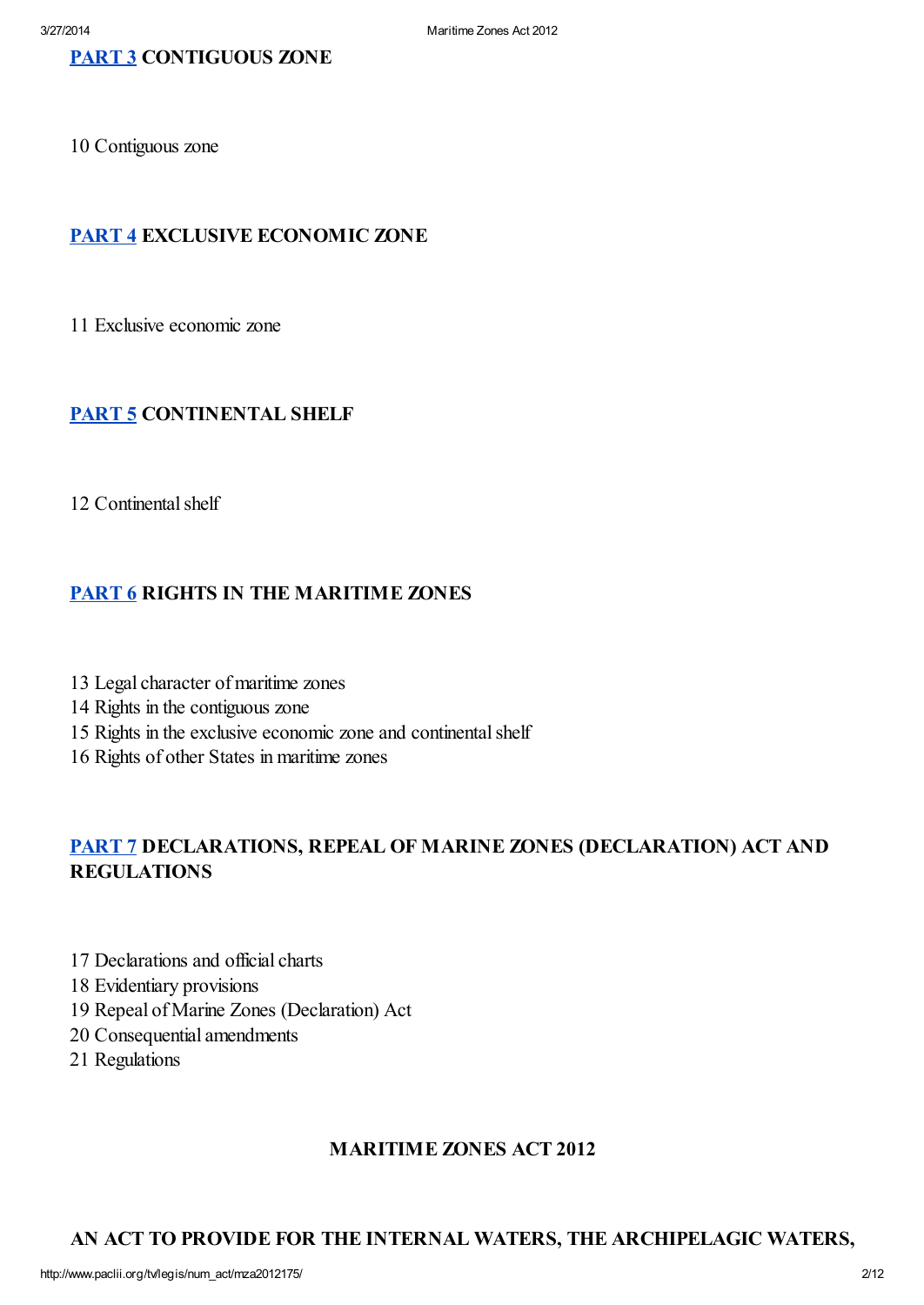3/27/2014 Maritime Zones Act 2012

# THE TERRITORIAL SEA, THE CONTIGUOUS ZONE, THE EXCLUSIVE ECONOMIC ZONE AND THE CONTINENTAL SHELF OF TUVALU.

 $\_$  , and the set of the set of the set of the set of the set of the set of the set of the set of the set of the set of the set of the set of the set of the set of the set of the set of the set of the set of the set of th

#### ENACTED BY THE PARLIAMENT OF TUVALU

Commencement [4th May, 2012]

#### 1 Short Title

This Act may be cited as the [Maritime](http://www.paclii.org/tv/legis/num_act/mza2012175/) Zones Act 2012.

#### 2 Commencement

This Act shall commence on the date of publication.

#### 3 Interpretation

 $(1)$  In this Act –

"archipelago" means a group of islands, including parts of islands, interconnecting waters and other natural features, which are so closely interrelated that they form an intrinsic geographical, economic and political entity, or have historically been regarded as such;

"lagoon" means the waters lying within the reef of an atoll;

"low-water line" means the line of low water at the lowest astronomical tide;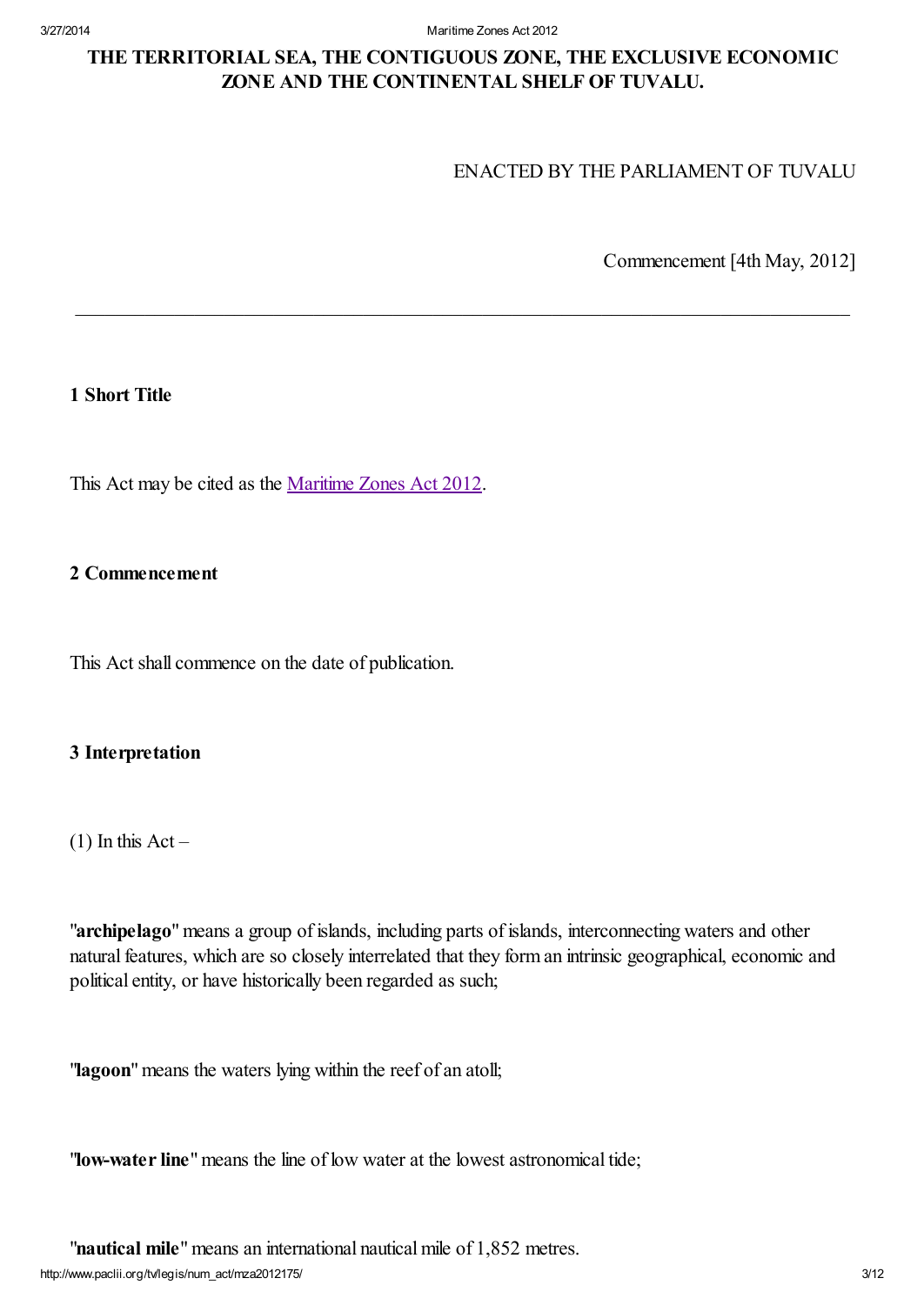(2) For the purposes of this Act, permanent harbour works that form an integral part of a harbour system shall be regarded as forming part of the coast, but this subsection does not apply to off-shore installations or artificial islands.

#### 4 References to international law

Where in this Act it is provided that anything shall be done, or any law or order shall be made, in accordance with international law, the question, whether it was so done or made, is non-justiciable.

# 5 Application of this Act

The provisions of this Act shall be read subject to the provisions of any treaty or other international obligation which is ratified or finally accepted by Tuvalu.

# PART 1 TERRITORIAL SEA

# 6 The territorial sea

(1) Subject to subsection (2), the territorial sea comprises those areas of the sea having –

(a) as their inner limits, the baseline described in section  $7(1)$ , and

(b) as their outer limits, a line measured seaward from that baseline, every point of which is distant 12 nautical miles from the nearest point of that baseline.

(2) Where archipelagic baselines are declared under section  $7(3)$ , the territorial sea comprises those areas of the sea having –

(a) as their inner limits, the baseline described in section  $7(2)$ , and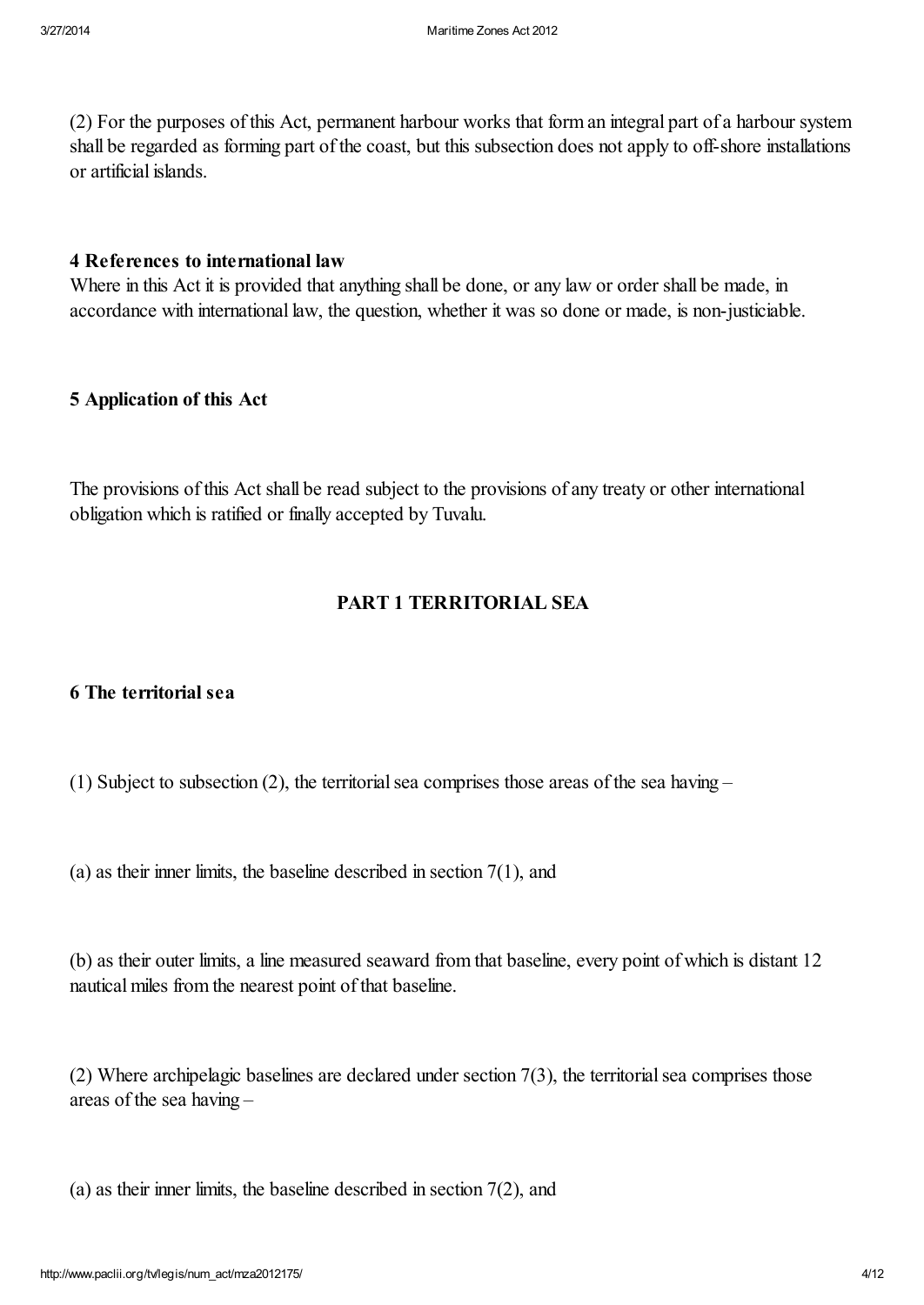(b) as their outer limits, a line measured seaward from that baseline, every point of which is distant 12 nautical miles from the nearest point of that baseline.

# 7 Baselines of the territorial sea

(1) Subject to subsection (2), the baseline from which the breadth of the territorialsea is measured shall be the low-water line of the seaward side of the reef fringing the coast of any part of Tuvalu or bounding any lagoon waters adjacent to any part of that coast, or where a reef is not present, the low-water line of the coast itself.

(2) Where there is an archipelago, the baselines from which the breadth of the territorialsea is measured shall be archipelagic baselines, declared in accordance with subsection (3).

(3) The Minister may, by order, declare, in accordance with international law, the geographic coordinates of points between which archipelagic baselines are to be drawn.

#### 8 Internal waters

(1) The internal waters of Tuvalu comprise –

- (a) all waters on the landward side of the baseline described in section 7(1) and
- (b) the lagoons of any atoll.

(2) The internal waters of Tuvalu are inland waters for the purpose of section  $2(1)(a)$  of the Constitution of Tuvalu.

# PART 2 ARCHIPELAGIC WATERS

#### 9 Archipelagic waters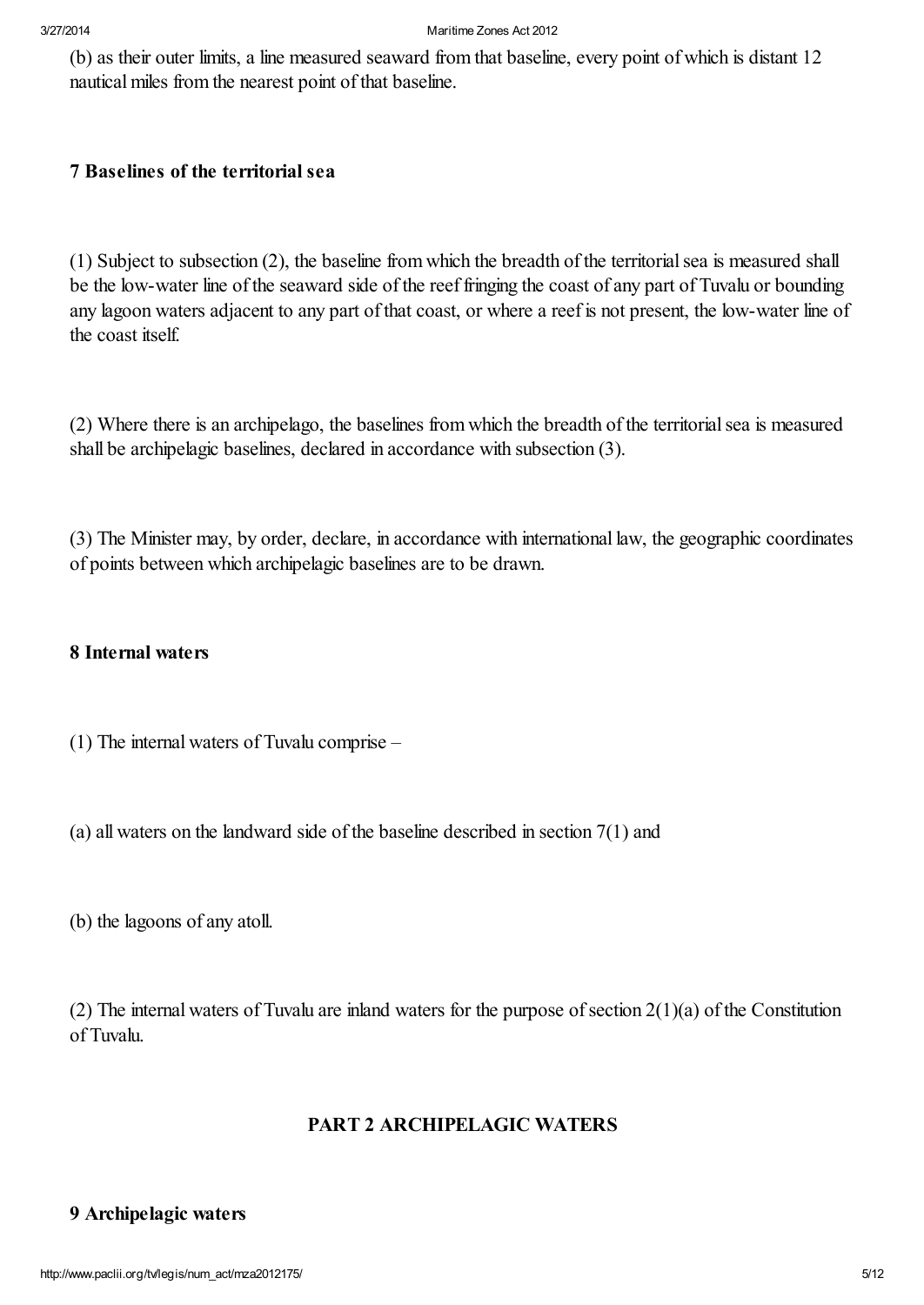(1) The archipelagic waters of Tuvalu comprise all waters enclosed by the archipelagic baselines declared under section 7(3).

(2) The archipelagic waters of Tuvalu are part of the area of Tuvalu for the purpose of section  $2(1)(b)$  of the Constitution of Tuvalu.

# PART 3 CONTIGUOUS ZONE

#### 10 Contiguous zone

(1) Subject to subsection (2), the contiguous zone of Tuvalu comprises those areas of the sea that are beyond and adjacent to the territorialsea, having as their outer limits a line measured seaward from the baseline described in section 7(1), every point of which is distant 24 nautical miles from the nearest point of that baseline.

(2) Where an archipelagic baseline is declared under section 7(3), the outer limits of the contiguous zone are a line measured seaward from that archipelagic baseline, every point of which is distant 24 nautical miles from the nearest point of that archipelagic baseline.

# PART 4 EXCLUSIVE ECONOMIC ZONE

#### 11 Exclusive economic zone

(1) Subject to subsections (2) and (3), the exclusive economic zone of Tuvalu comprises those areas of the sea, seabed and subsoil that are beyond and adjacent to the territorialsea, having as their outer limits a line measured seaward from the baseline described in section  $7(1)$ , every point of which is not more than 200 nautical miles from the nearest point of that baseline.

(2) Where an archipelagic baseline is declared under section 7(3), the outer limits of the exclusive economic zone are a line measured seaward from that archipelagic baseline, every point of which is not more than 200 nautical miles from the nearest point of that archipelagic baseline.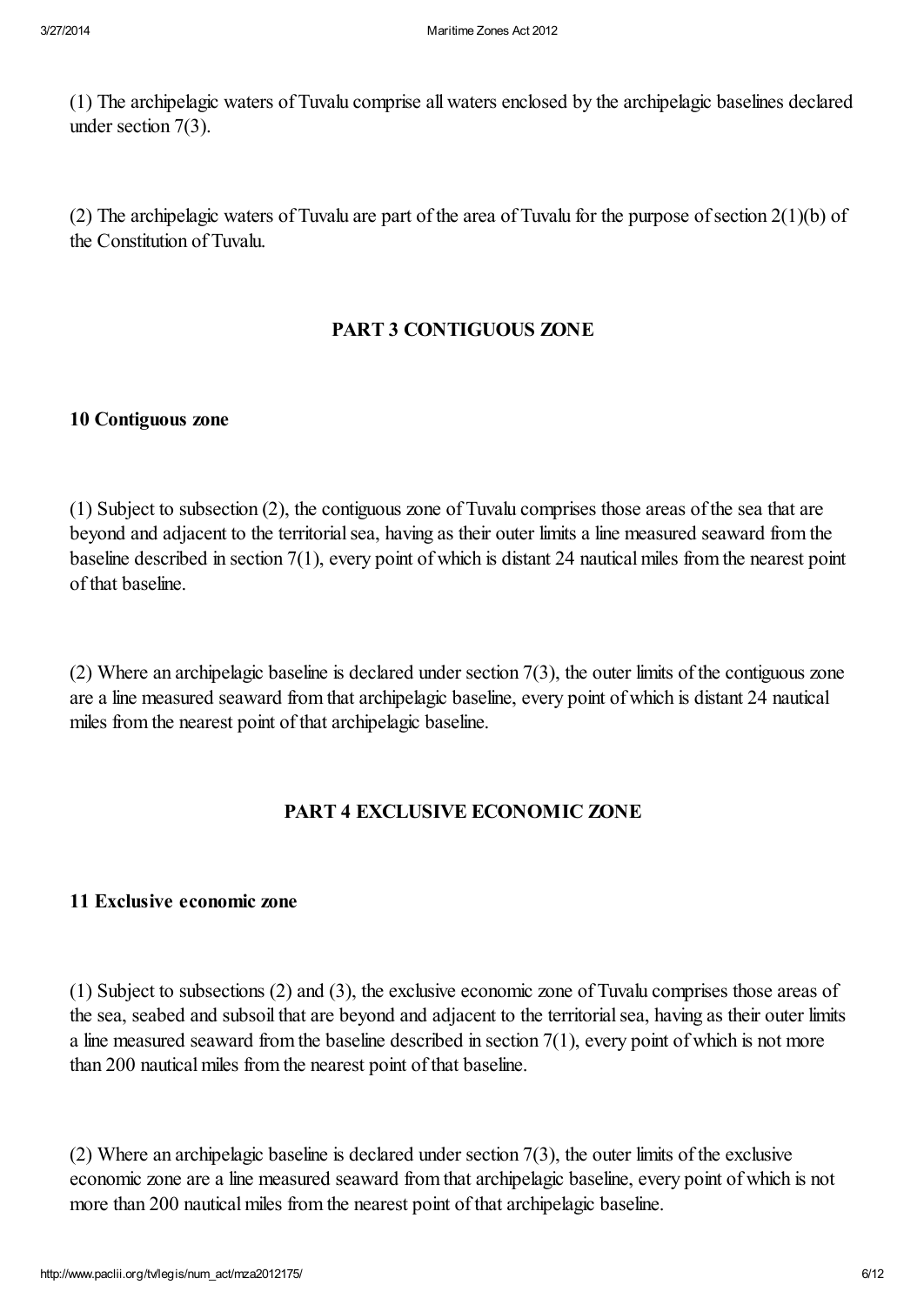(3) The Minister may, by order, for the purpose of implementing any international agreement or the award of any international body, declare that the outer limits of the exclusive economic zone of Tuvalu are such as are specified in the order.

# PART 5 CONTINENTAL SHELF

#### 12 Continental shelf

(1) Subject to subsections (2) and (3), the continentalshelf of Tuvalu comprises those parts of the seabed and subsoil of the submarine areas beyond and adjacent to the territorialsea, having as their outer limits a line measured seaward from the baseline described in section 7(1), every point of which is not more than 200 nautical miles from the nearest point of that baseline.

(2) Where an archipelagic baseline is declared under section  $7(3)$ , the outer limits of the continental shelf are a line measured seaward from that archipelagic baseline, every point of which is not more than 200 nautical miles from the nearest point of that archipelagic baseline.

(3) The Minister may, by order, for the purpose of implementing any international agreement, the award of any international body or the recommendations of the Commission on the Limits of the Continental Shelf, declare that the outer limits of the continental shelf of Tuvalu are such as are specified in the order.

# PART 6 RIGHTS IN THE MARITIME ZONES

#### 13 Legal character of maritime zones

The sovereignty of Tuvalu extends to its land areas, internal waters, archipelagic waters and territorialsea, and to the airspace over them and the seabed and subsoil under them, and the resources contained in them.

#### 14 Rights in the contiguous zone

Within the contiguous zone, Tuvalu has all rights necessary -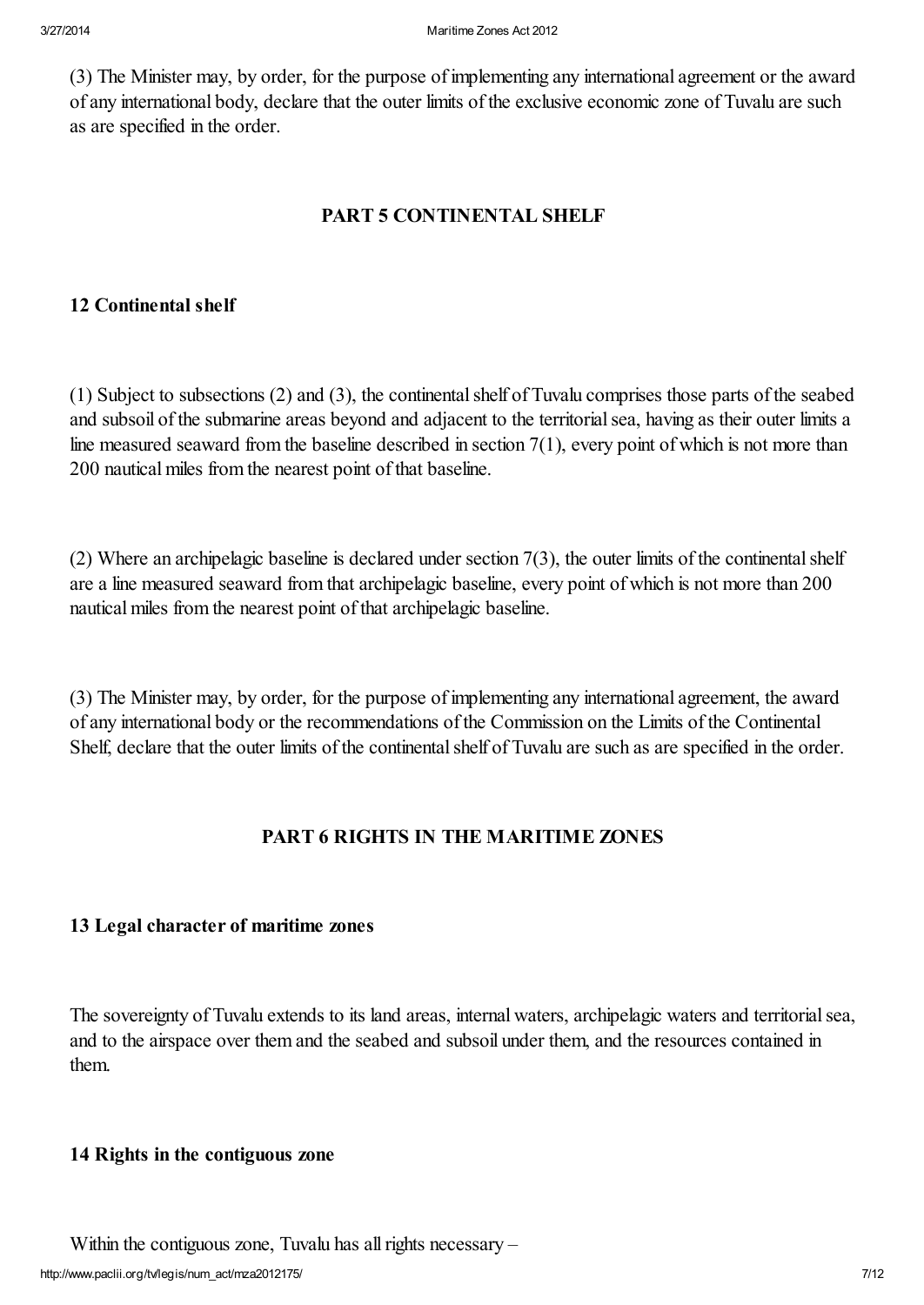(a) to prevent infringement of its customs, fiscal, immigration and sanitary laws and regulations within its land areas, territorial sea and archipelagic waters, and

(b) to punish any such infringement, and

allrelevant laws of Tuvalu extend to the contiguous zone accordingly.

#### 15 Rights in the exclusive economic zone and continental shelf

(1) Within the exclusive economic zone, Tuvalu has sovereign rights –

(a) for the purposes of exploring and exploiting, conserving and managing the naturalresources, whether living or non-living, of –

(i) the seabed;

(ii) the subsoil under the seabed, and

(iii) the waters over the seabed, and

(b) with regard to other activities for the economic exploitation and exploration of the zone, such as the production of energy from the water, currents and winds.

(2) Within the continental shelf, Tuvalu has  $-$ 

(a) sovereign rights for the purpose of exploring it and exploiting its naturalresources, and

(b) exclusive rights to authorise and regulate drilling on it for all purposes.

http://www.paclii.org/tv/legis/num\_act/mza2012175/ 8/12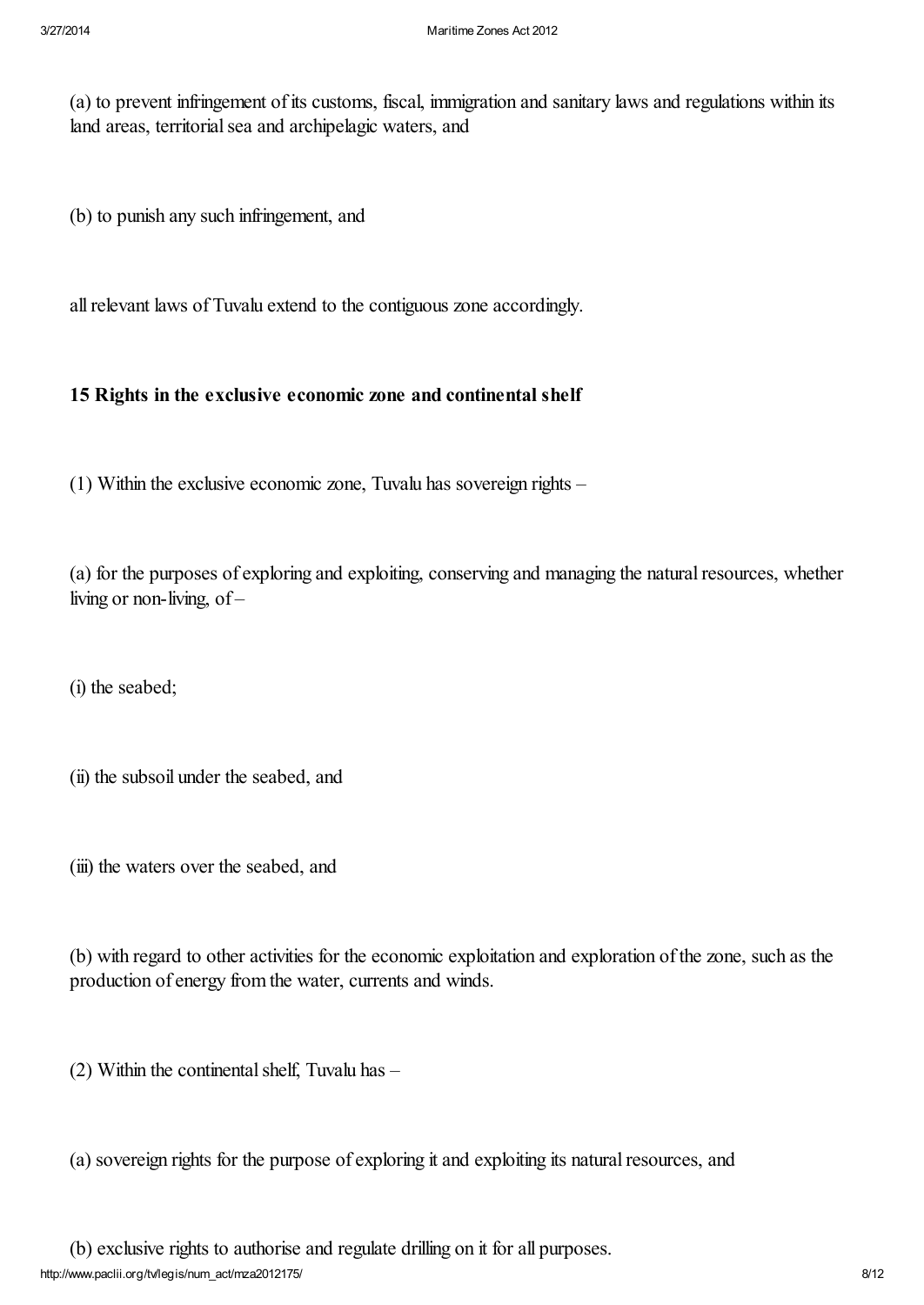(3) Within the exclusive economic zone and the continentalshelf, Tuvalu has the exclusive right to construct, authorise and regulate the construction, operation and use of:

(a) artificial islands;

(b) installations and structures for the purposes provided in subsection (1), marine scientific research, the protection and preservation of the marine environment and other economic purposes, and

(c) installations and structures which may interfere with Tuvalu's exercise of its rights in the exclusive economic zone or continental shelf.

(4) Within the exclusive economic zone and continentalshelf, Tuvalu has exclusive jurisdiction over the artificial islands, installations and structures referred to in subsection (3), including jurisdiction with regard to customs, fiscal, health, safety and immigration laws and regulations.

(5) Within the exclusive economic zone and continentalshelf, Tuvalu:

(a) has jurisdiction with respect to protection and preservation of the marine environment, and

(b) has the right to regulate, authorise and conduct marine scientific research..

(6) Within the contiguous zone, the exclusive economic zone and the continentalshelf, Tuvalu has such other rights as are conferred or recognised by international law.

#### 16 Rights of other States in maritime zones

(1) The Minister may, by order –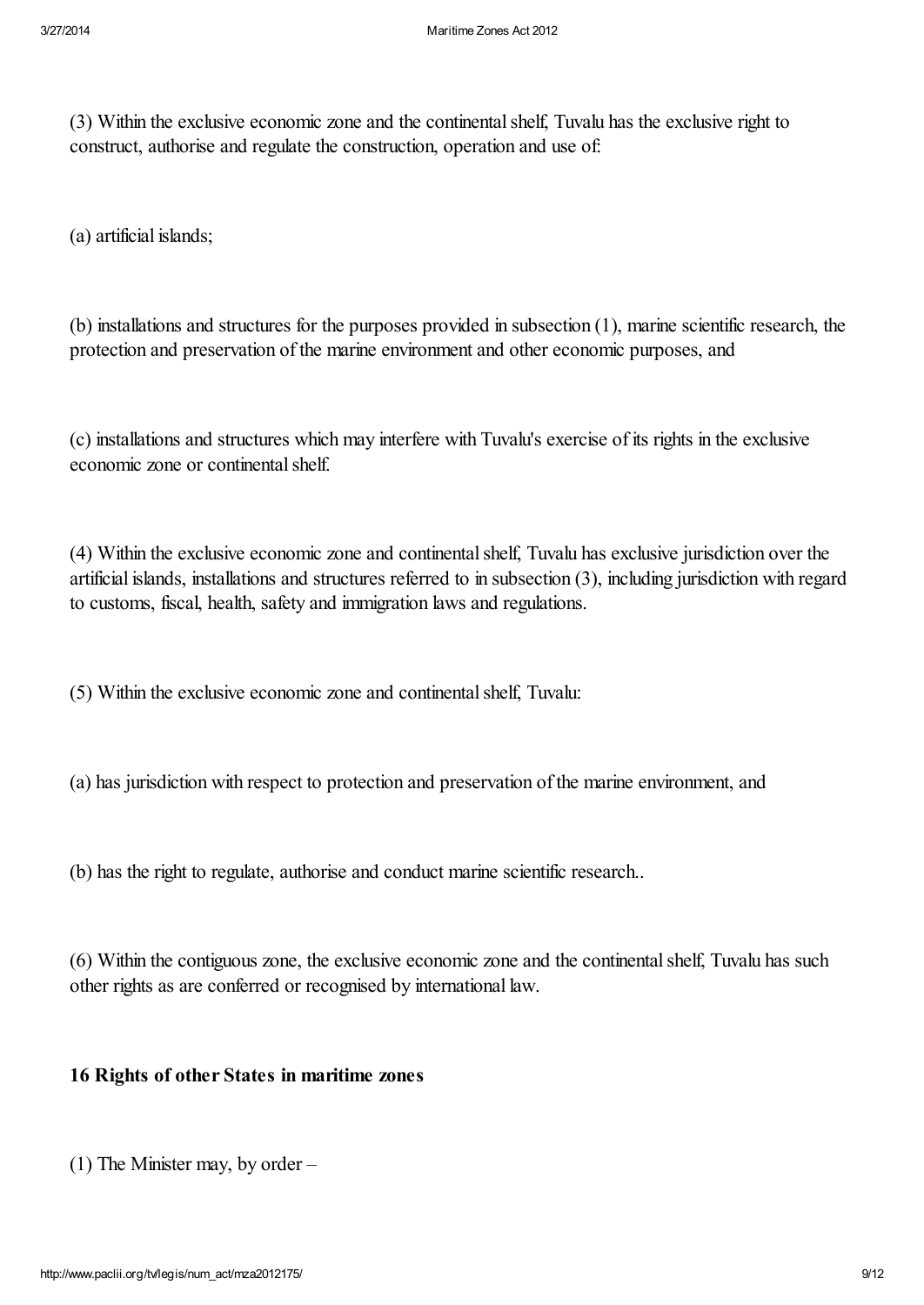(a) designate sea lanes and air routes suitable for the continuous and expeditious passage of foreign ships and aircraft through and over the archipelagic waters and the adjacent territorial sea;

(b) prescribe traffic separation schemes for the purpose of ensuring the safe passage of ships through narrow channels in any such sea lanes, and

(c) prescribe sea lanes and traffic separation schemes for foreign ships exercising the right of innocent passage through the territorial sea.

(2) In sea lanes and air routes designated under subsections (1)(a) and (1)(b), allships and aircraft may, in accordance with international law, enjoy the right of navigation and overflight, in their normal modes, for the purpose of continuous, expeditious and unobstructed transit through and over the archipelagic waters and the adjacent territorial sea, from one part of the high seas or exclusive economic zone to another part of the high seas or exclusive economic zone.

(3) Until sea lanes and air routes are designated under subsections  $(1)(a)$  and  $(1)(b)$ , the rights of navigation and overflight referred to in subsection (2) may be exercised through and over allroutes normally used for international navigation and overflight.

(4) Subject to subsections (2) and (3), ships of all States have, in accordance with international law, the right of innocent passage through the territorial sea and the archipelagic waters of Tuvalu.

(5) Subject to this Act, any other law of Tuvalu, and international law, all States shall enjoy in the exclusive economic zone the high seas freedoms of navigation and overflight and of the laying of submarine cables and pipelines, and all other internationally lawful uses of the sea related to those freedoms.

(6) Subject to this Act and any other law of Tuvalu, all States may lay submarine cables and pipelines on the continental shelf in accordance with international law.

# PART 7 DECLARATIONS, REPEAL OF MARINE ZONES (DECLARATION) ACT AND REGULATIONS

# 17 Declarations and official charts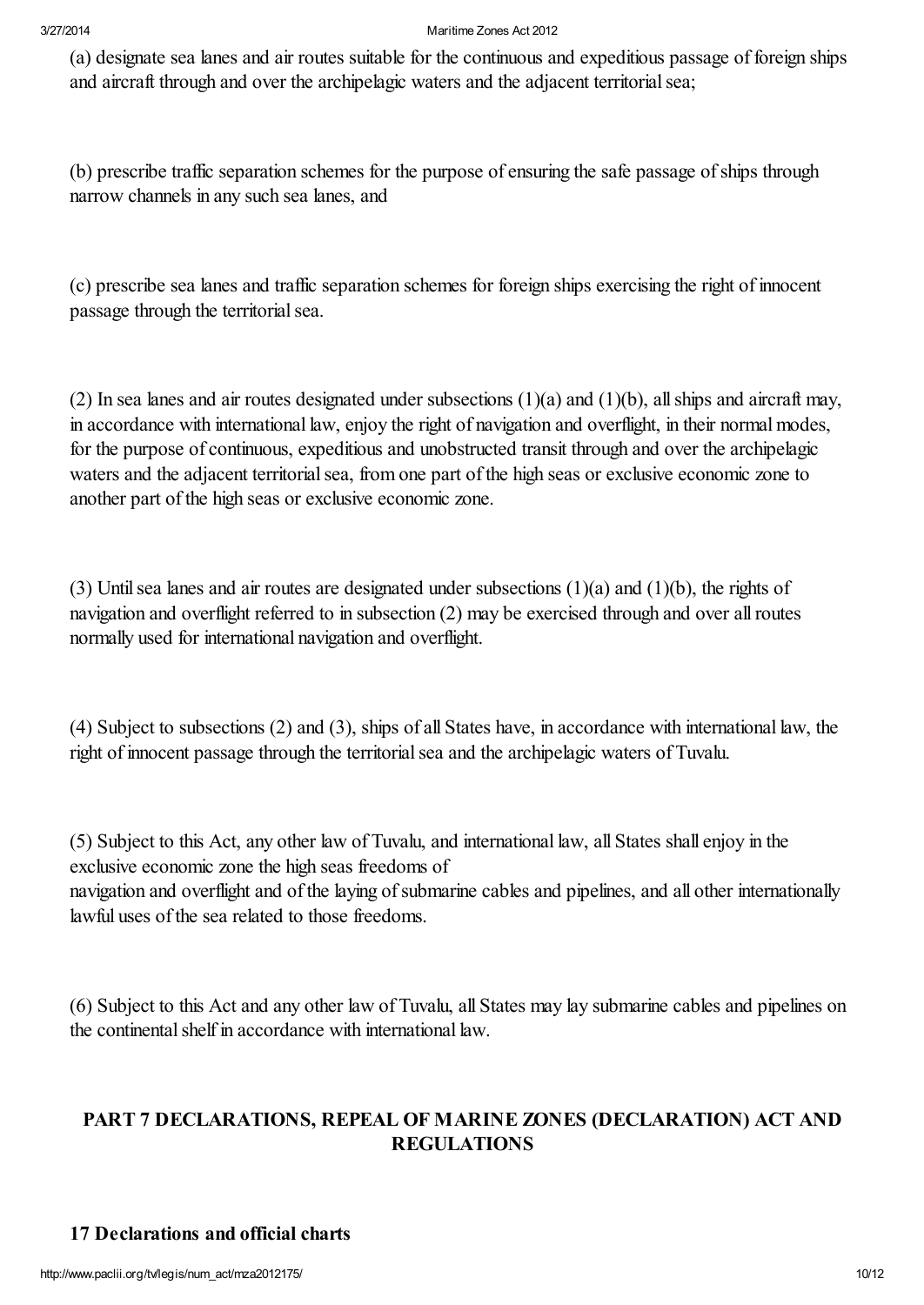(1) The Minister may, by order, declare:

(a) the geographic coordinates of the points on the baseline described in  $\frac{s}{1}$ ; or

(b) the geographic coordinates of the limits of the whole or any part of the territorialsea, the contiguous zone, the exclusive economic zone and the continental shelf.

(2) The Minister may cause the points declared under sections  $7(3)$ ,  $11(3)$ ,  $12(3)$  and  $17(1)$ , to be clearly indicated on charts of a scale or scales adequate for them to be readily determined.

#### 18 Evidentiary provisions

In any proceedings before a court or person acting judicially, a certificate signed by the Minister stating that a specified nautical chart is a chart to which section 17(2) applies is evidence of the matters stated in the certificate, and the chart is evidence of the matters set out in it.

# 19 Repeal of Marine Zones (Declaration) Act

The Marine Zones (Declaration) Act is repealed.

#### 20 Consequential amendments

A reference to the Marine Zones Declaration Act in any laws of Tuvalu shall be read as a reference to this Act.

#### 21 Regulations

The Minister may make regulations to give effect to this Act, including but not limited to the following:-–